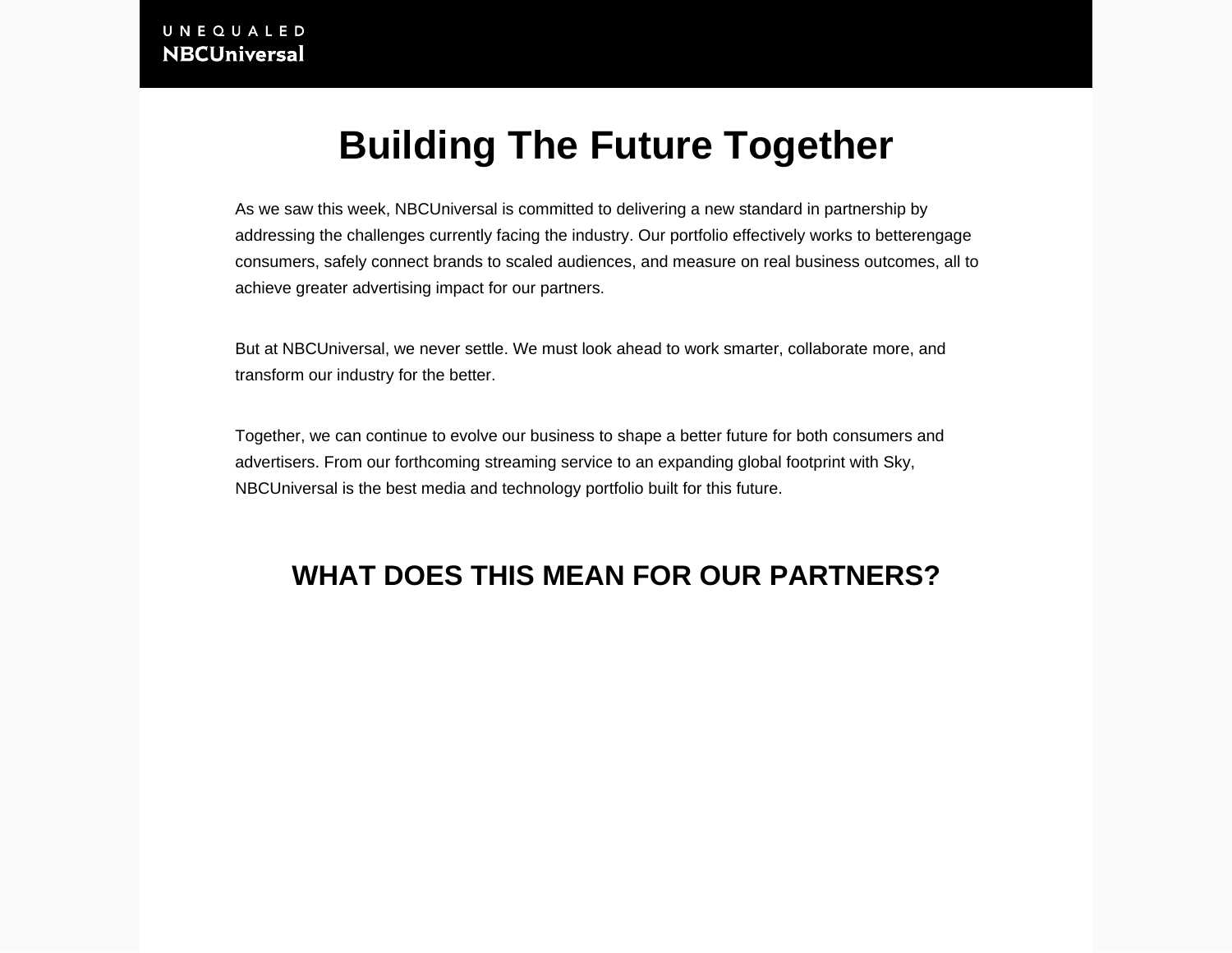Premium Video on a Global Scale Learn More Connect to scaled audiences and the growing demand for premium video here and abroad.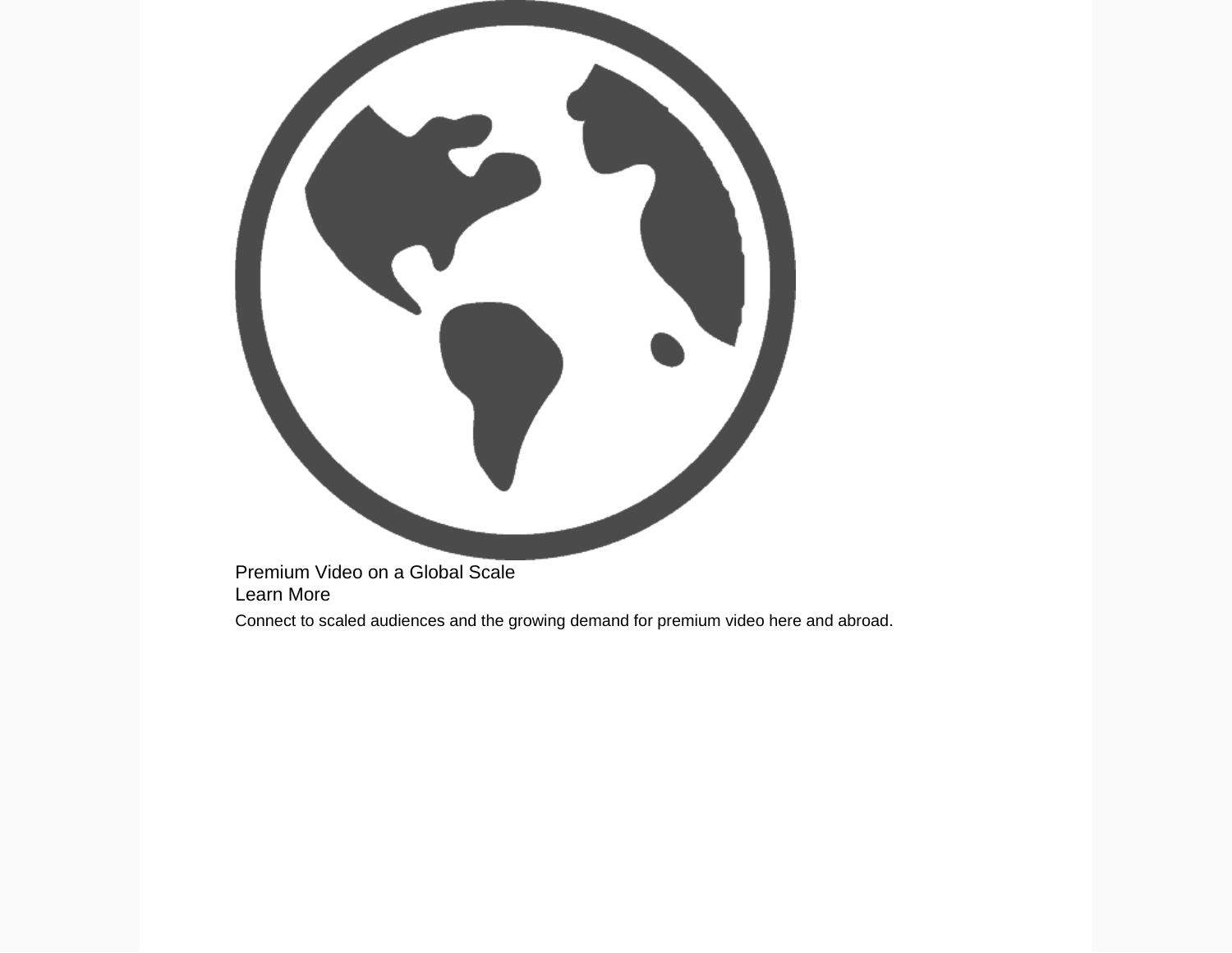

Advanced Advertising Solutions Learn More

Combine the best data and technology practices from Sky AdSmart – the leader in addressable TV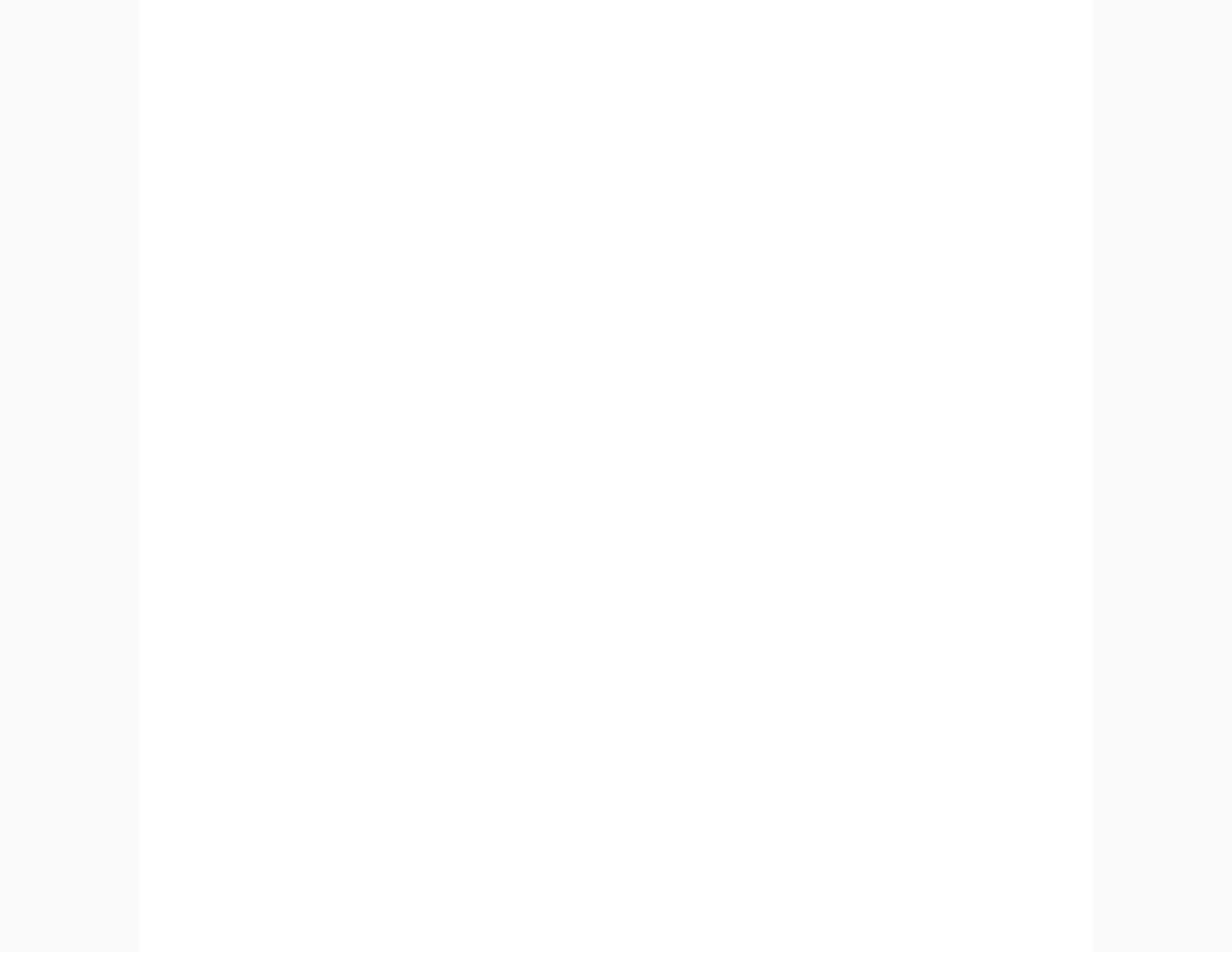Holistic Collaboration with Technology Partners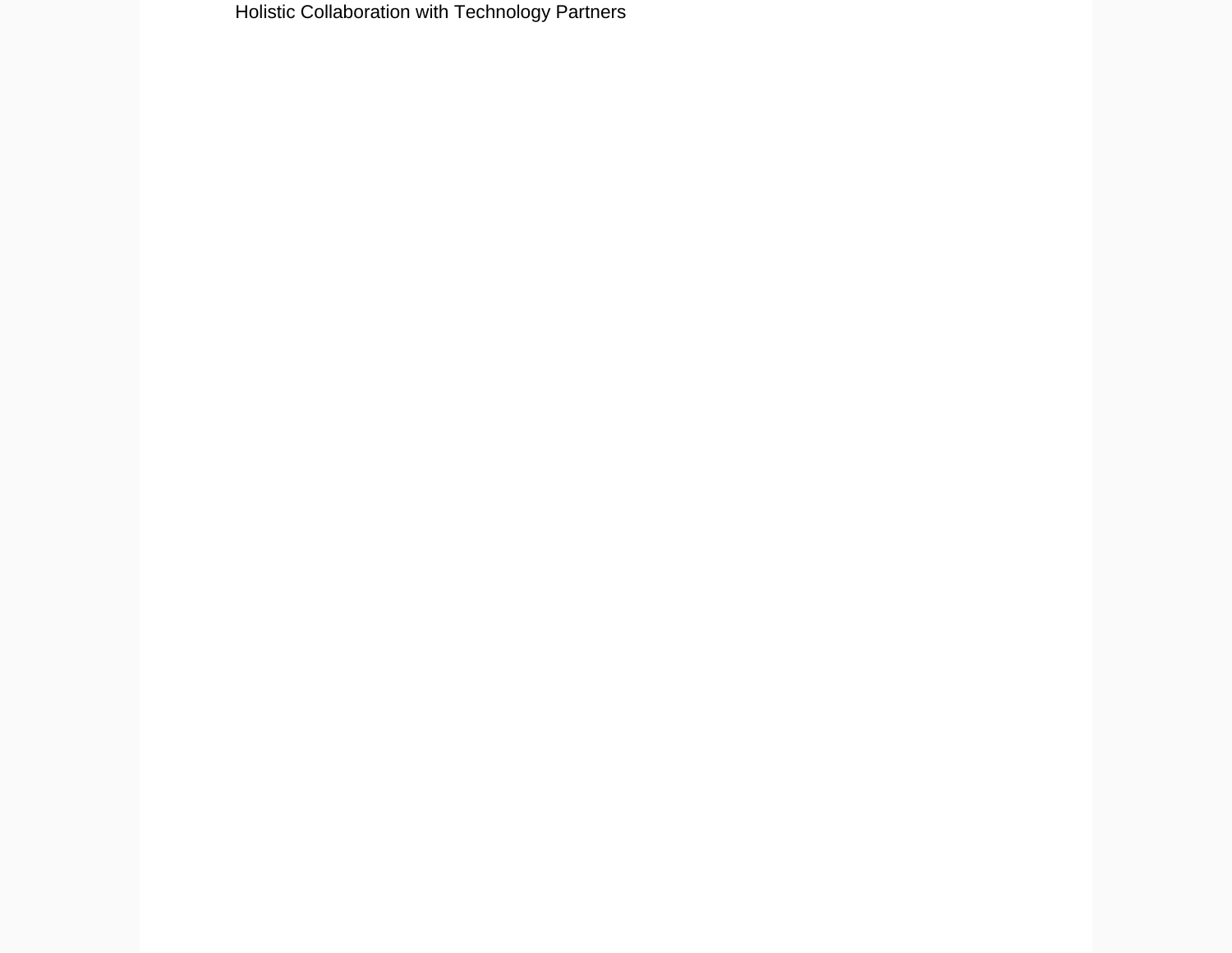Learn More

Access new opportunities with our global technology partners including Apple, Google, and more OTT platforms.